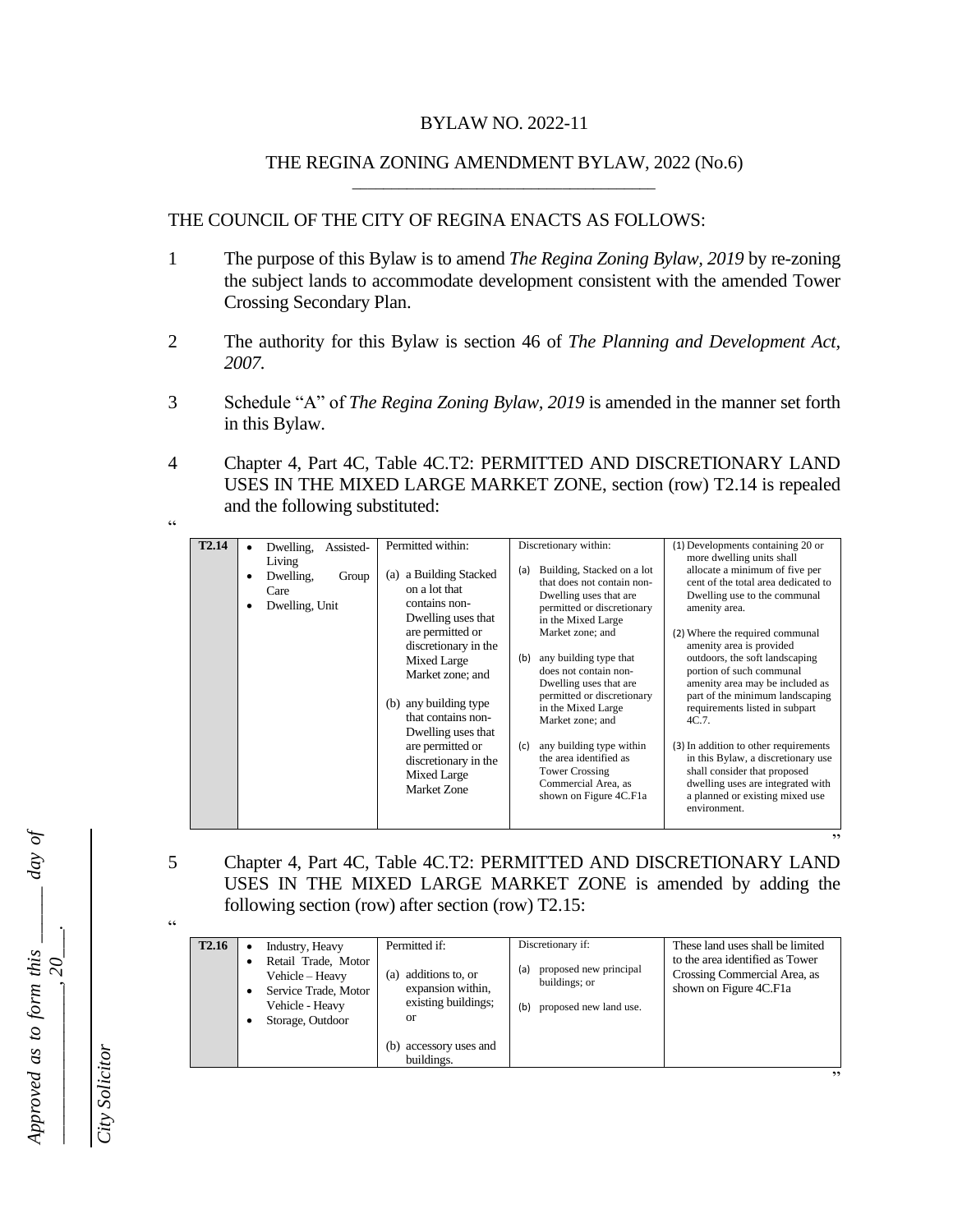6 Chapter 4, Part 4C is amended by adding the following Figure 4C.F1a immediately after Figure 4C.F1:



7 Chapter 9 – Zoning Maps (Map Nos. 3288(A), 3488(A), 3288(B) and 3488(B)) are amended by re-zoning the lands described in this section and shown as outlined on the map attached as Appendix "A" to this Bylaw as follows:

| (a) |                        | Legal Description: Blk/Par H-Plan 97R01326 Ext 2 |
|-----|------------------------|--------------------------------------------------|
|     |                        | Blk/Par AA-Plan 98RA11955 Ext 0                  |
|     |                        | <b>Blk/Par F-Plan 61R01031 Ext 0</b>             |
|     |                        | <b>Blk/Par E-Plan 61R01031 Ext 0</b>             |
|     |                        | Blk/Par C-Plan FR3848 Ext 0                      |
|     |                        | Blk/Par G-Plan FW3140 Ext 0                      |
|     |                        | Blk/Par E-Plan FP5791 Ext 0                      |
|     |                        | <b>Blk/Par M-Plan 86R56188 Ext 0</b>             |
|     |                        | <b>Blk/Par N-Plan 86R56188 Ext 0</b>             |
|     |                        | <b>Blk/Par O-Plan 86R56188 Ext 0</b>             |
|     |                        | <b>Blk/Par J-Plan 73R44906 Ext 0</b>             |
|     |                        | <b>Blk/Par K-Plan 73R44906 Ext 0</b>             |
|     |                        | <b>Blk/Par L-Plan 73R44906 Ext 0</b>             |
|     |                        | <b>Blk/Par F-Plan FT3682 Ext 41</b>              |
|     | <b>Civic Address:</b>  | Not available                                    |
|     | <b>Current Zoning:</b> | UH – Urban Holding Zone                          |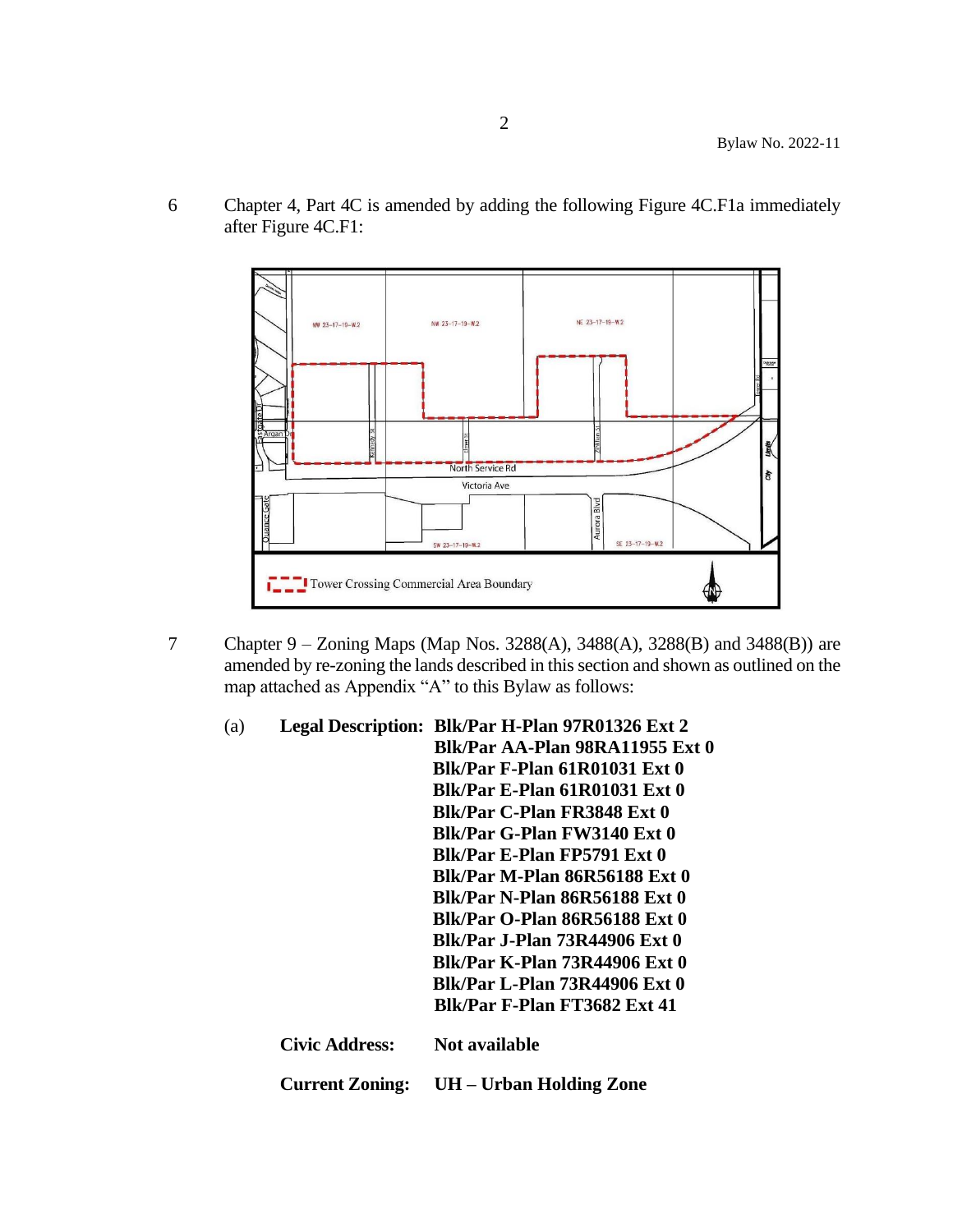Bylaw No. 2022-11

| (b) |                | Proposed Zoning: MLM – Mixed Large Market Zone<br>Legal Description: Blk/ Par B-Plan FS2354 Ext 0<br>Blk/Par D-Plan 61R01031 Ext 0<br><b>Blk/Par BB-Plan 101952974 Ext 0</b><br>Blk/Par P-Plan 102207620 Ext 0<br><b>Blk/Par M-Plan 88R42982 Ext 0</b> |
|-----|----------------|--------------------------------------------------------------------------------------------------------------------------------------------------------------------------------------------------------------------------------------------------------|
|     | Civic Address: | Not available                                                                                                                                                                                                                                          |
|     |                | Current Zoning: UH – Urban Holding Zone                                                                                                                                                                                                                |
|     |                | Proposed Zoning: MLM – Mixed Large Market and (H) – Holding<br>Overlay                                                                                                                                                                                 |

8 This Bylaw comes into force on the date Bylaw 2022-10, *Design Regina, The Official Community Plan Amendment Bylaw, 2022 (No. 2)* is approved by the Ministry of Government Relations.

| READ A FIRST TIME THIS $2nd$ DAY OF                            |  | March | 2022. |      |
|----------------------------------------------------------------|--|-------|-------|------|
| READ A SECOND TIME THIS 2 <sup>nd</sup> DAY OF March           |  |       | 2022. |      |
| READ A THIRD TIME AND PASSED THIS 2 <sup>nd</sup> DAY OF March |  |       |       | 2022 |

Mayor City Clerk (SEAL)

CERTIFIED A TRUE COPY

City Clerk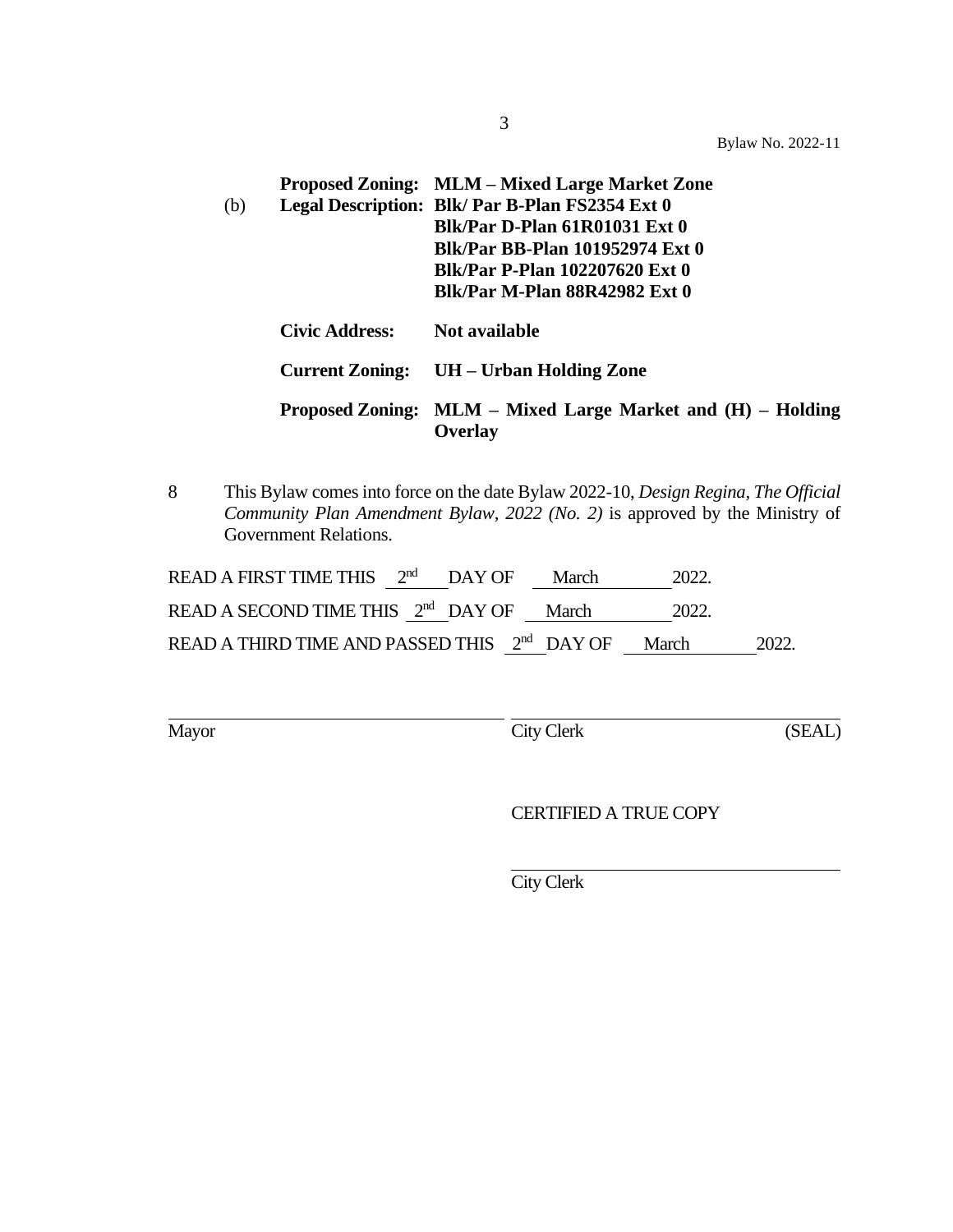